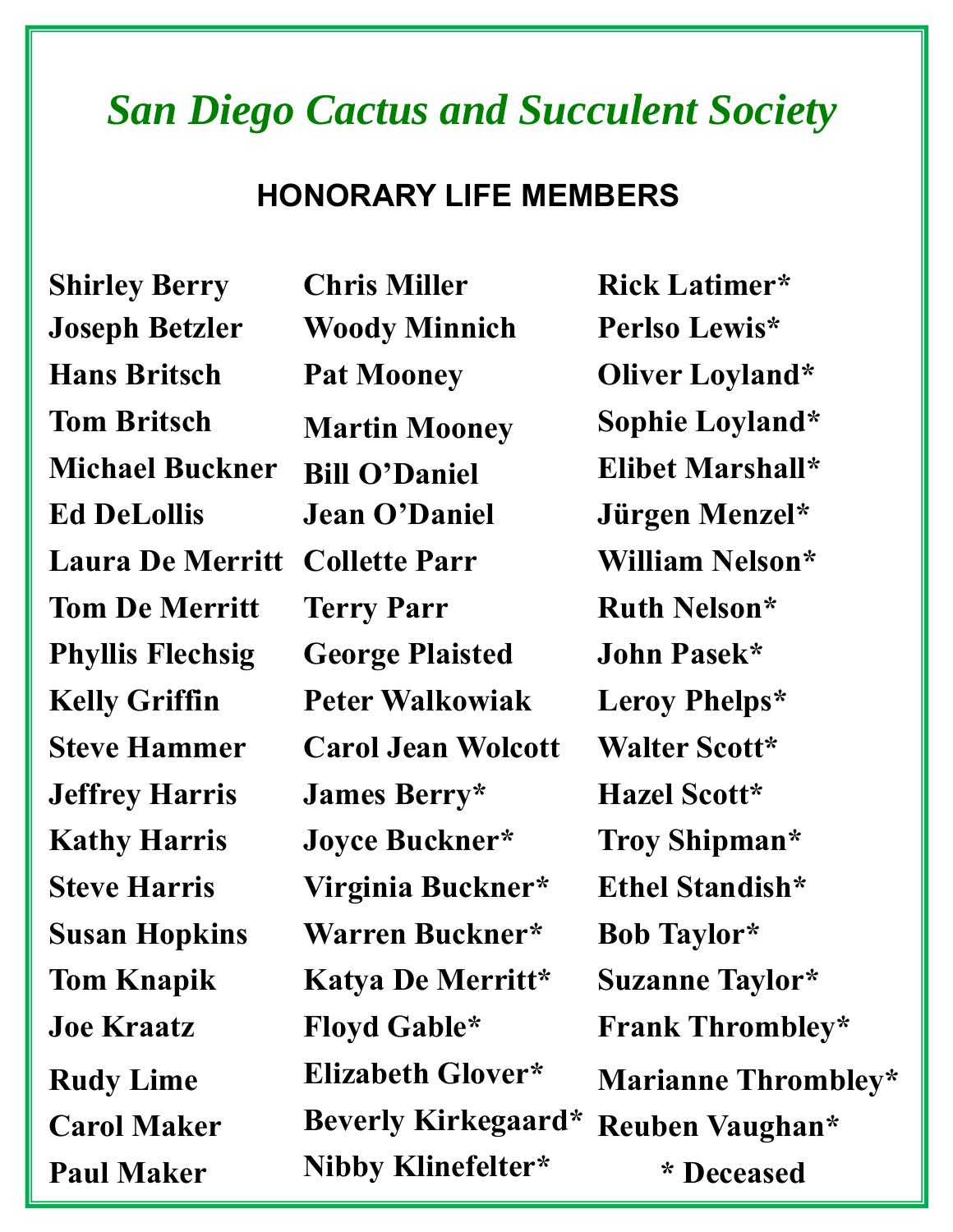# *San Diego Cactus and Succulent Society*  **SELECTED HONORARY LIFE MEMBERS**



Shirley Berry



Tom Britsch







Joseph Betzler Michael Buckner





Jeffery Harris





Kathy Harris **Steve Harris** Susan Hopkins Tom Knapik





Phyllis Flechsig





Steve Hammer Kelly Griffin





Hans Britsch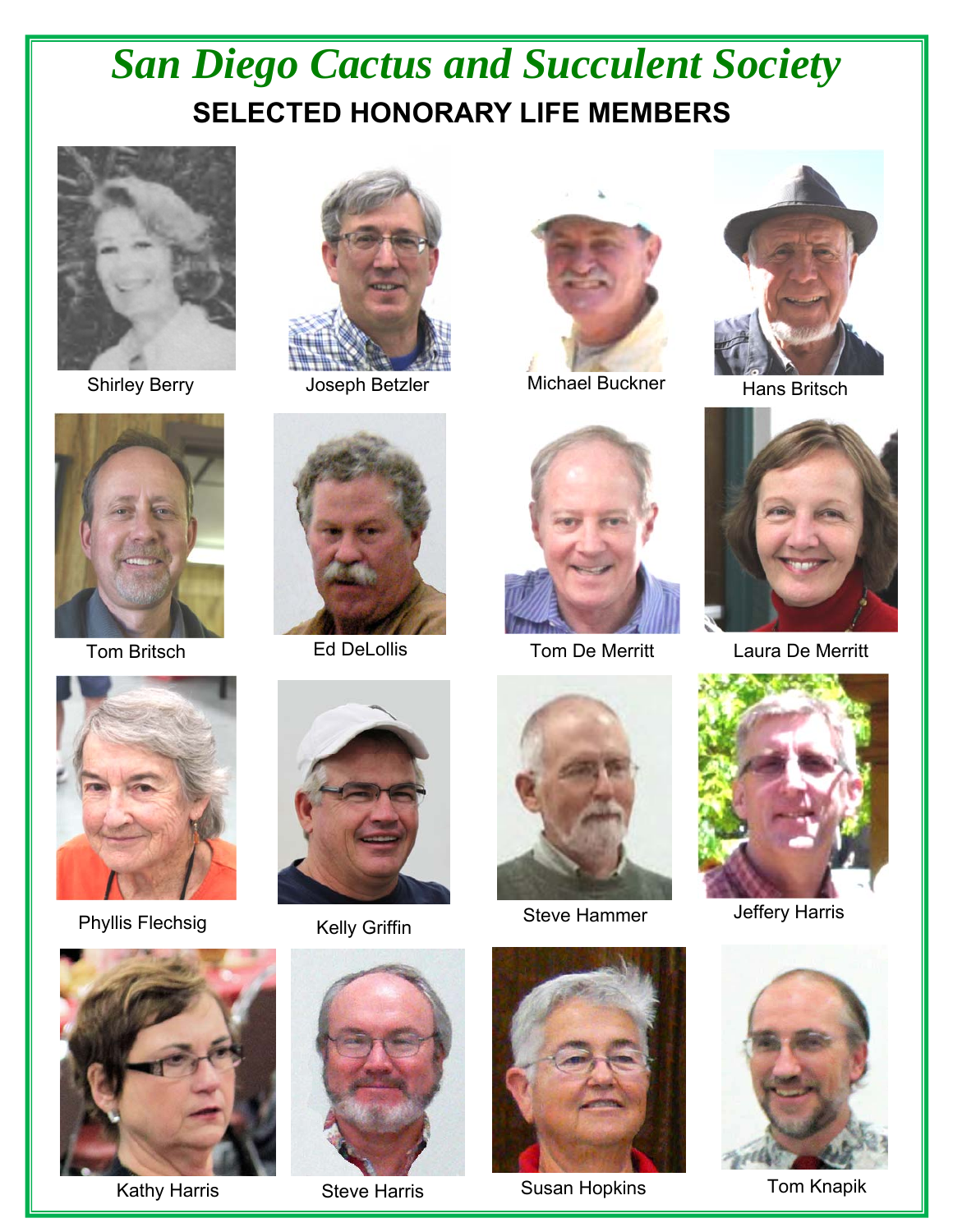### *San Diego Cactus and Succulent Society*  **SELECTED HONORARY LIFE MEMBERS**













Chris Miller Woody Minnich







Martin Mooney Pat Mooney



**Collette Parr Terry Parr** 



Peter Walkowiak Carol Jean Wolcott Molocott Joyce Buckner\*









Bill O'Daniel Jean O'Daniel



George Plaisted